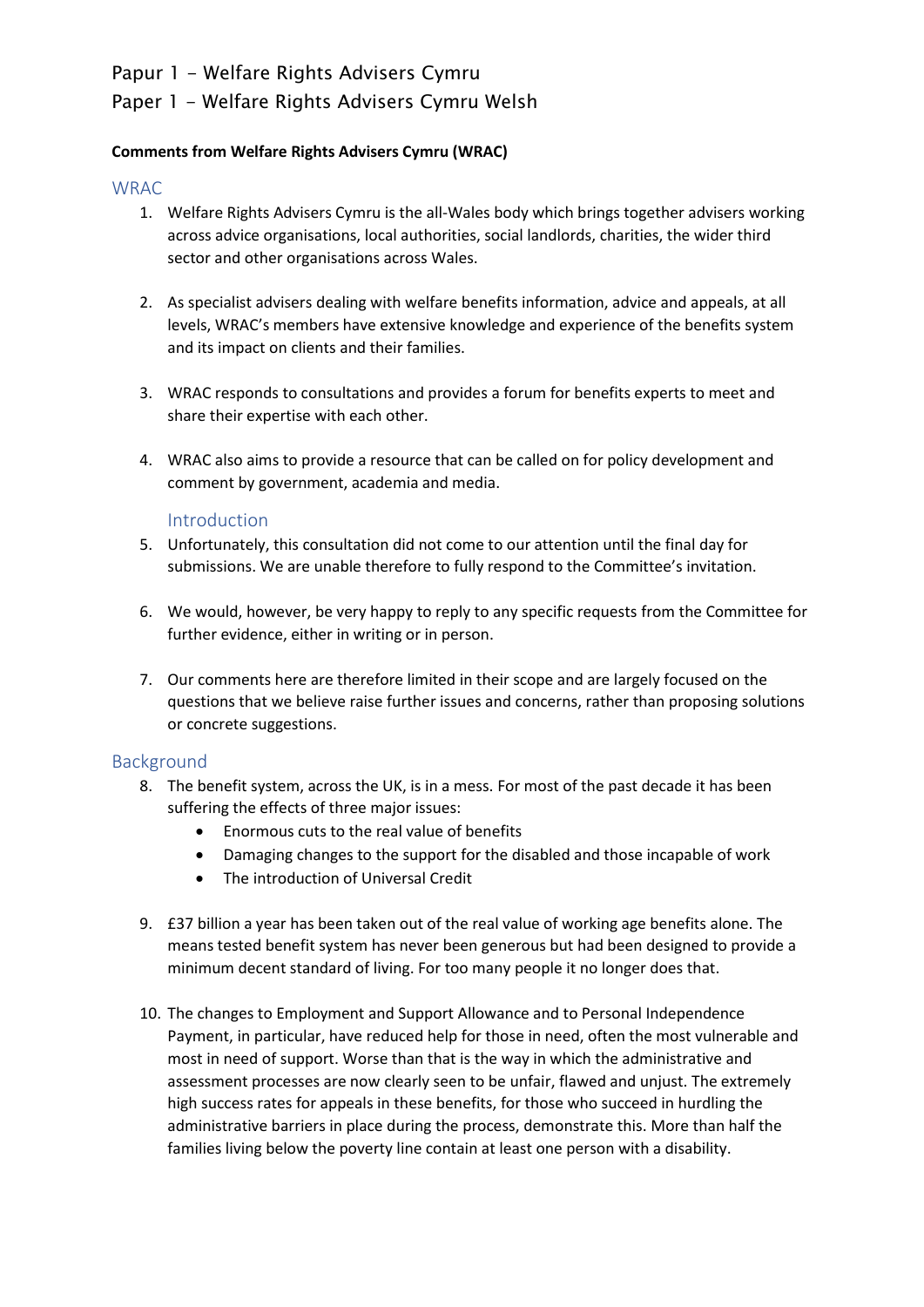- 11. Universal Credit, as the Committee will know, can be rightly seen as an exemplar of the wrong way to change a working system. Whatever the flaws of the legacy benefits, which will still be with us for many years, they provided people with support from the time their needs and circumstances changed. The waiting period for Universal Credit, even when eased, still leaves people without that support. The very serious reduction in the real value of the benefit, since its original design, means that many people moving onto it suffer large financial penalties.
- 12. The approach of recent administrations to those in need of support seems to professionals working in the sector to be reminiscent of the harshness of the Poor Laws, with its underlying presumption that support should come with punishment. Limits of support for those in circumstances that cannot be changed, including the bedroom tax, Local Housing Allowances, the overall benefits cap and the two child limit have little credible justification. Sanctions for minor or unavoidable breaches of rules are far more severe than the actions or inactions justify.

## Comments

- 13. The Committee may therefore expect us to welcome any proposals which might mitigate the effects of the damaging changes to the support system which have been introduced.
- 14. We believe that there are some ways, even with existing powers, that Welsh Government could, with relatively small expense or by using existing powers, improve the situation for benefit claimants and recipients in Wales, without devolved powers. We will briefly mention some of these after our comments on the potential for devolving some aspects of social security to Wales.
- 15. The Committee asked three main questions:
	- Do you think any powers over welfare benefits should be devolved to Wales?
	- In relation to Universal Credit in particular, should the Welsh Government be able to decide the frequency of payments, how payments are split between couples, or whether payments are made directly to the landlord?
	- Do you think the Welsh Government should have the power to create new benefits?
- 16. The second question is the easiest to answer Yes. All of these issues are creating difficulties and hardship for claimants and also for landlords of rented properties, whether social or private.
- 17. Monthly payments of benefit, we are told by the government, reflect the reality of working life people receive regular earnings and must budget those across each month. The reality is that people who need the support of in-work benefits are still very commonly on weekly cycles of pay. Universal Credit is structured in such a way for these people that, even when earning the same amount of money every week, Universal Credit will vary, often dramatically, from month to month.
- 18. The way in which financial affairs are organised within households varies from family to family. Child Benefit has often been the only income directly going to mothers, for example, and cases of financial abuse are not uncommon. As Universal Credit brings more and more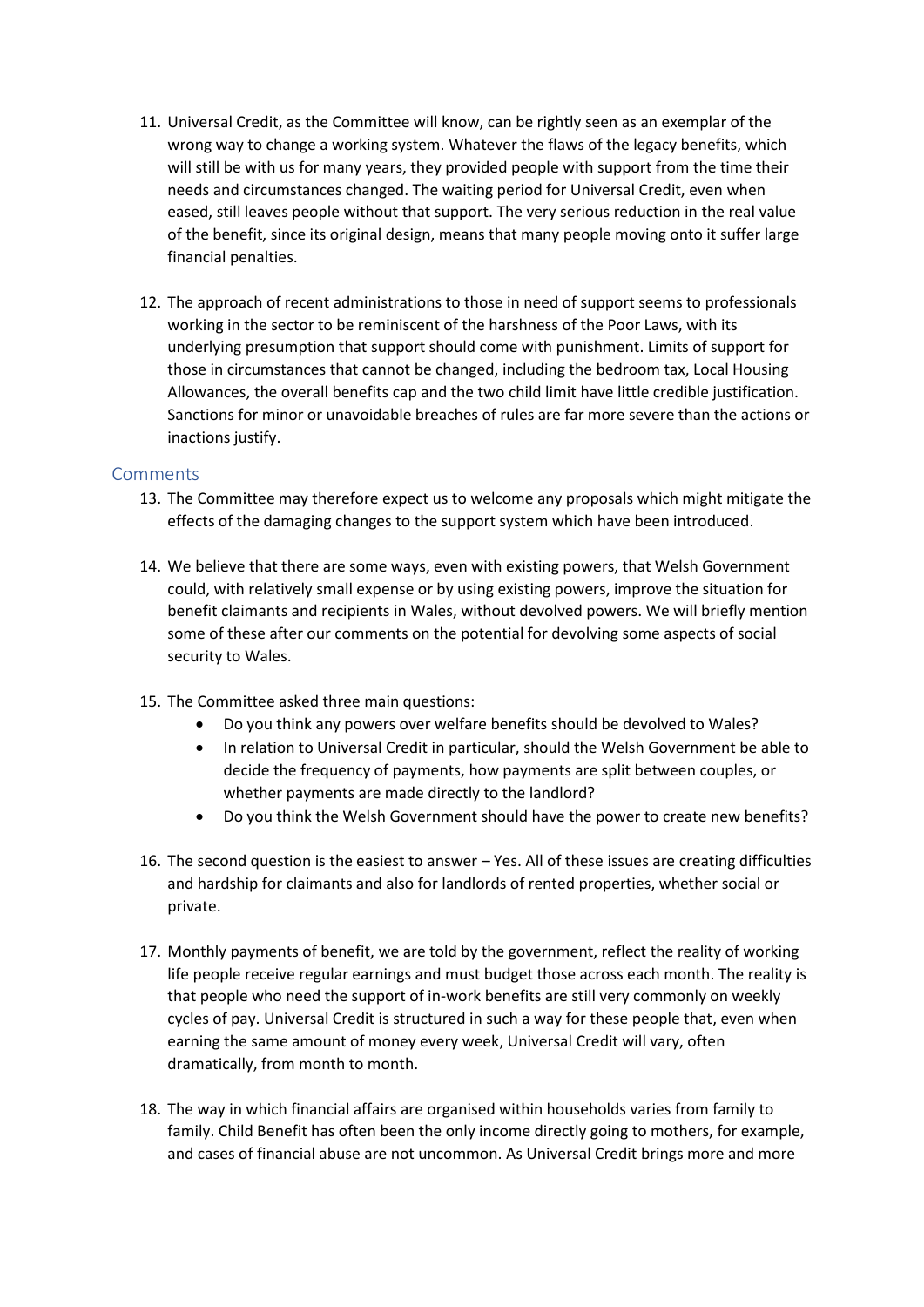benefits into one single payment, we believe that the power to determine how that payment is shared would be welcome.

- 19. We know that social landlords are seeing large increases in rent arrears as their tenants move onto Universal Credit. Anecdotal evidence tells us that private landlords are increasingly reverting to the 'No DSS'rule that we had thought long gone. This may be because of the reality of the risk of increased arrears. The reasons for this may be complex and interrelated; reductions in the value of benefits, sanctions and difficulties in budgeting are amongst the factors involved. For some people direct payments of rent to landlords may be of assistance and a clearer method of asking for this will be welcome. We would caution against rent to the landlord being an absolute priority for Universal Credit payments however. Budgeting is an issue for everybody receiving benefits and, in the main, they are very good at it. That must mean flexibility to meet unexpected or large requirements remains under their control.
- 20. If Wales, as in Scotland and Northern Ireland, were able to exercise powers in these areas, and did so with the welfare of recipients as the priority, then we would welcome the devolution of these powers. The administrative requirements that would accompany these powers are substantial however and Welsh Government does not, currently, possess the infrastructure or experience of operating such determinations. Local authorities in Wales, through their housing benefit and council tax reduction work, do have such expertise.
- 21. Our support for these changes means that we are clearly in favour of devolving at least some powers over welfare benefits to Wales; answering question one.
- 22. The third question about the power to create new benefits is rather too open. There are few needs specific to Wales that would seem to demand a new benefit for them. There are many needs, common across the UK, where increases in current benefits, changes to the entitlement criteria for current benefits or unmet needs exist. Meeting any of these needs would be difficult. Within Wales there are many, many competing budgetary priorities and the accompanying administrative load makes this, in our opinion, too aspirational in the short term. Whether the new tax-raising powers could be used in future is, of course, worthy of further study.

## Conclusion

- 23. We said earlier that there are existing devolved powers which could be used within the benefit system to improve the position of claimants in Wales For example, help with childcare within the benefit system, for those in work, is available only to those using registered and approved childcare. That rule is not devolved but Welsh Government has the power to determine what is approved childcare and could, for example, move to recognising kinship care. That could have an enormous effect on the amount of money being brought in directly from Westminster via the benefits system.
- 24. Finally, we would emphasise the amount of unclaimed benefits in Wales. For example, about half the households entitled to Pension Credit, the main means tested benefits for older people, do not receive it. The level of take-up for other benefits including disability benefits, housing benefits and in-work benefits are also extremely low.